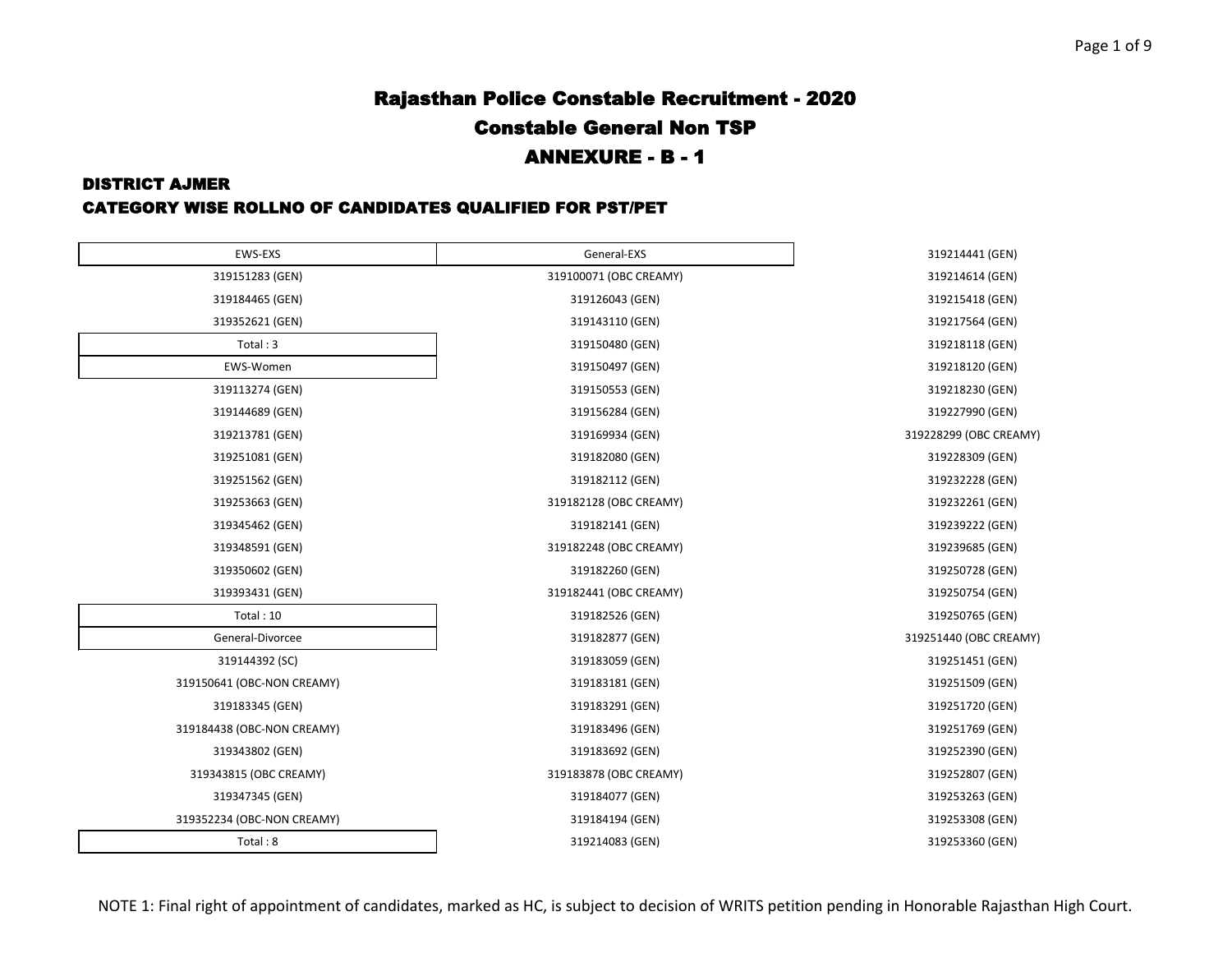#### DISTRICT AJMER CATEGORY WISE ROLLNO OF CANDIDATES QUALIFIED FOR PST/PET

| 319253466 (GEN)        | 319348067 (GEN)            | 319143140 (GEN)            |
|------------------------|----------------------------|----------------------------|
| 319253572 (GEN)        | 319348713 (GEN)            | 319143499 (OBC-NON CREAMY) |
| 319253718 (GEN)        | 319349134 (GEN)            | 319144257 (OBC-NON CREAMY) |
| 319253738 (GEN)        | 319349324 (GEN)            | 319156293 (GEN)            |
| 319253750 (GEN)        | 319349839 (GEN)            | 319156493 (GEN)            |
| 319253760 (GEN)        | 319351522 (GEN)            | 319158970 (GEN)            |
| 319253902 (GEN)        | 319351916 (GEN)            | 319170136 (OBC-NON CREAMY) |
| 319254088 (GEN)        | 319352129 (GEN)            | 319182067 (OBC-NON CREAMY) |
| 319343974 (GEN)        | 319352167 (GEN)            | 319182343 (OBC-NON CREAMY) |
| 319344145 (GEN)        | 319352191 (GEN)            | 319182349 (OBC CREAMY)     |
| 319344196 (GEN)        | 319393146 (OBC CREAMY)     | 319182395 (GEN)            |
| 319344582 (GEN)        | Total: 91                  | 319183036 (OBC-NON CREAMY) |
| 319344914 (GEN)        | General-Widow              | 319183082 (SC)             |
| 319346148 (GEN)        | 319111668 (OBC-NON CREAMY) | 319183283 (GEN)            |
| 319346202 (GEN)        | 319347015 (GEN)            | 319183391 (SC)             |
| 319346527 (GEN)        | Total: 2                   | 319183459 (OBC-NON CREAMY) |
| 319346613 (GEN)        | General-Women              | 319183742 (GEN)            |
| 319346647 (GEN)        | 319100036 (GEN)            | 319183761 (GEN)            |
| 319346680 (GEN)        | 319113310 (GEN)            | 319184642 (GEN)            |
| 319346852 (GEN)        | 319113947 (GEN)            | 319184645 (GEN)            |
| 319346968 (GEN)        | 319125449 (OBC-NON CREAMY) | 319214379 (OBC-NON CREAMY) |
| 319347069 (OBC CREAMY) | 319125620 (OBC-NON CREAMY) | 319214529 (OBC-NON CREAMY) |
| 319347107 (GEN)        | 319125667 (GEN)            | 319215339 (GEN)            |
| 319347194 (GEN)        | 319125818 (SC)             | 319215552 (GEN)            |
| 319347216 (GEN)        | 319125864 (OBC-NON CREAMY) | 319218074 (GEN)            |
| 319347334 (GEN)        | 319128300 (GEN)            | 319218121 (GEN)            |
| 319347755 (GEN)        | 319128365 (GEN)            | 319218417 (ST)             |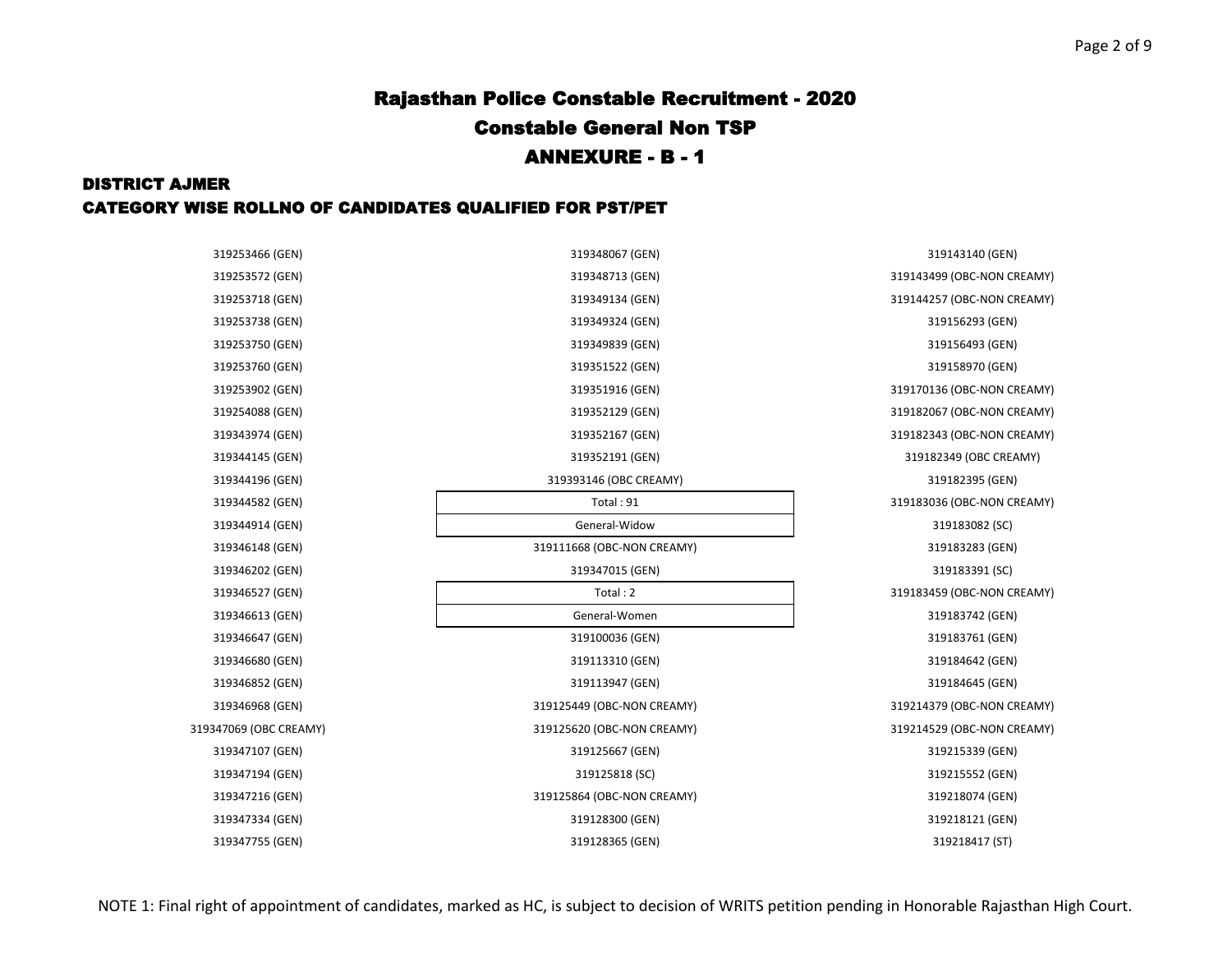### DISTRICT AJMER CATEGORY WISE ROLLNO OF CANDIDATES QUALIFIED FOR PST/PET

319227955 (SC) 319346447 (GEN) 319218090 (MBC NON-CREAMY) 319228208 (GEN) 319346608 (OBC-NON CREAMY) 319251044 (MBC NON-CREAMY) 319231809 (OBC-NON CREAMY) 319346902 (SC) 319251713 (MBC NON-CREAMY) 319232268 (OBC-NON CREAMY) 319346940 (GEN) 319350748 (MBC NON-CREAMY) 319250664 (OBC CREAMY) 319346943 (GEN) 319350792 (MBC NON-CREAMY) 319250750 (MBC NON-CREAMY) 319346975 (OBC-NON CREAMY) Total : 9 319250769 (OBC-NON CREAMY) 319347164 (SC) MBC-Women 319251270 (GEN) 319347576 (GEN) 319182851 (MBC NON-CREAMY) 319251619 (OBC-NON CREAMY) 319348051 (SC) 319183737 (MBC NON-CREAMY) 319251652 (SC) 319348141 (ST) 319347363 (MBC NON-CREAMY) 319251731 (SC) 319348499 (SC) 319349668 (MBC NON-CREAMY) 319251783 (GEN) 319348706 (OBC-NON CREAMY) 319393463 (MBC NON-CREAMY) 319252817 (OBC-NON CREAMY) 319351981 (OBC-NON CREAMY) Total : 5 319252944 (GEN) 319352994 (OBC-NON CREAMY) OBC-EXS 319253562 (OBC-NON CREAMY) 319353580 (OBC-NON CREAMY) 319125259 (OBC-NON CREAMY) 319253974 (GEN) 319353607 (OBC-NON CREAMY) 319125791 (OBC-NON CREAMY) 319342537 (GEN) 319393081 (GEN) 319143295 (OBC-NON CREAMY) 319342641 (SC) 319393102 (GEN) 319150598 (OBC-NON CREAMY) 319343468 (GEN) 319393317 (GEN) 319150965 (OBC-NON CREAMY) 319343480 (SC) 319393384 (GEN) 319151154 (OBC-NON CREAMY) 319344032 (GEN) 319393409 (GEN) 319182289 (OBC-NON CREAMY) 319344059 (GEN) Total : 85 319182423 (OBC-NON CREAMY) 319345418 (GEN) MBC-EXS 319182975 (OBC-NON CREAMY) 319345627 (SC) 319143788 (MBC NON-CREAMY) 319183352 (OBC-NON CREAMY) 319346058 (SC) 319143920 (MBC NON-CREAMY) 319183674 (OBC-NON CREAMY) 319346222 (SC) 319150653 (MBC NON-CREAMY) 319184122 (OBC-NON CREAMY) 319346403 (GEN) 319150726 (MBC NON-CREAMY) 319184360 (OBC-NON CREAMY)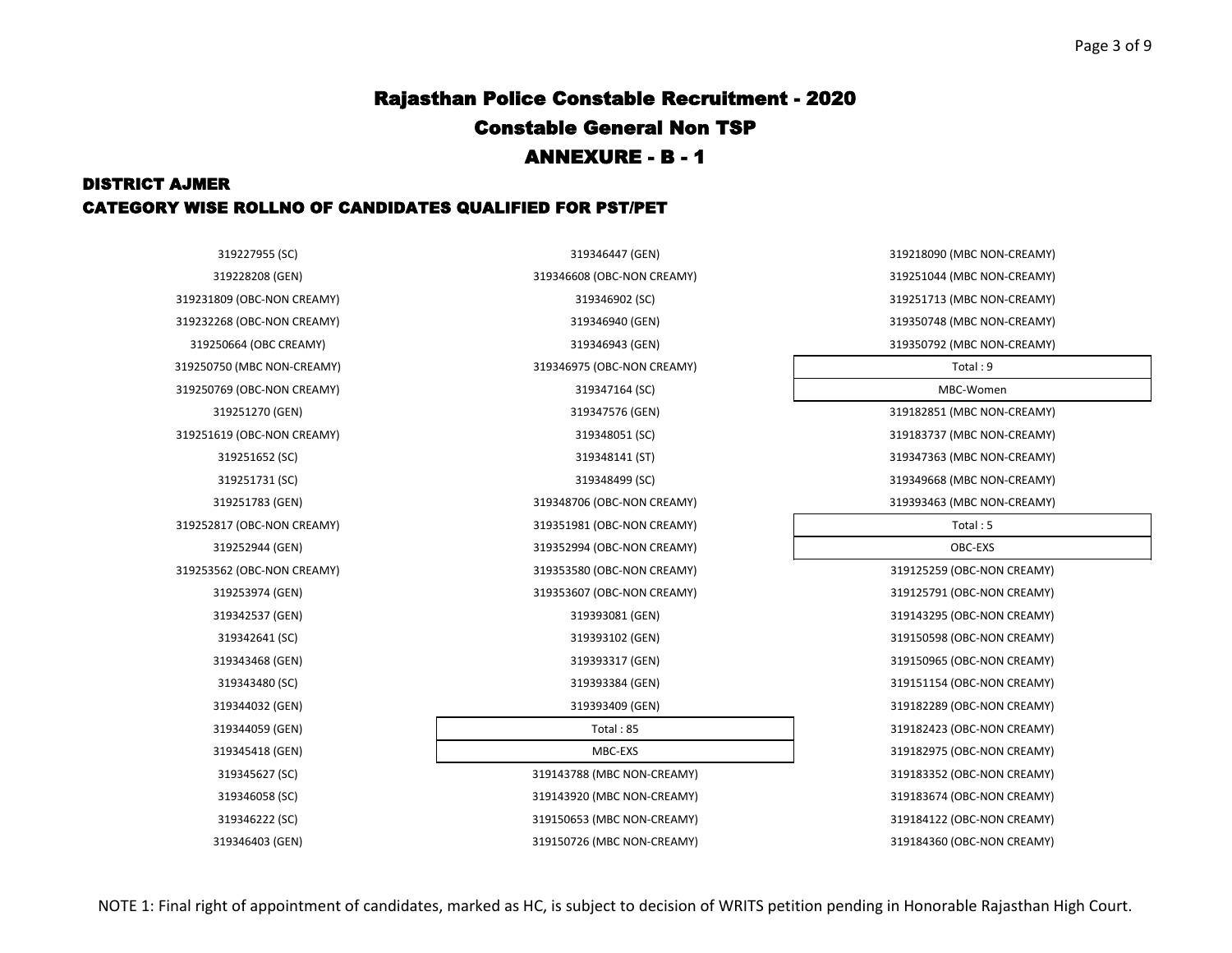#### DISTRICT AJMER

#### CATEGORY WISE ROLLNO OF CANDIDATES QUALIFIED FOR PST/PET

| 319214074 (OBC-NON CREAMY) | 319182744 (SC) | Total: 4        |
|----------------------------|----------------|-----------------|
| 319214336 (OBC-NON CREAMY) | 319251534 (SC) | ST-Women        |
| 319214461 (OBC-NON CREAMY) | Total: 2       | 319111900 (ST)  |
| 319214981 (OBC-NON CREAMY) | SC-Women       | 319217808 (ST)  |
| 319218419 (OBC-NON CREAMY) | 319111940 (SC) | 319343992 (ST)  |
| 319228021 (OBC-NON CREAMY) | 319126082 (SC) | 319345014 (ST)  |
| 319228229 (OBC-NON CREAMY) | 319145519 (SC) | 319349347 (ST)  |
| 319239567 (OBC-NON CREAMY) | 319150654 (SC) | 319350058 (ST)  |
| 319252643 (OBC-NON CREAMY) | 319343609 (SC) | 319350380 (ST)  |
| 319253126 (OBC-NON CREAMY) | 319343648 (SC) | 319350609 (ST)  |
| 319253184 (OBC-NON CREAMY) | 319344301 (SC) | 319350743 (ST)  |
| 319253942 (OBC-NON CREAMY) | 319345402 (SC) | 319352115 (ST)  |
| 319347425 (OBC-NON CREAMY) | 319345868 (SC) | Total: 10       |
| Total: 26                  | 319345870 (SC) | EWS-Male        |
| OBC-Women                  | 319346731 (SC) | 319111917 (GEN) |
| 319184592 (OBC-NON CREAMY) | 319347415 (SC) | 319113427 (GEN) |
| 319232356 (OBC-NON CREAMY) | 319348018 (SC) | 319113545 (GEN) |
| 319252508 (OBC-NON CREAMY) | 319352646 (SC) | 319125363 (GEN) |
| 319344334 (OBC-NON CREAMY) | 319353654 (SC) | 319125987 (GEN) |
| 319352666 (OBC-NON CREAMY) | 319393360 (SC) | 319126165 (GEN) |
| Total: 5                   | 319393514 (SC) | 319126428 (GEN) |
| SC-Divorcee                | Total: 17      | 319143493 (GEN) |
| 319344888 (SC)             | ST-EXS         | 319143548 (GEN) |
| 319347971 (SC)             | 319150817 (ST) | 319144014 (GEN) |
| 319348932 (SC)             | 319228004 (ST) | 319144441 (GEN) |
| Total: 3                   | 319253708 (ST) | 319150510 (GEN) |
| SC-EXS                     | 319254042 (ST) | 319151250 (GEN) |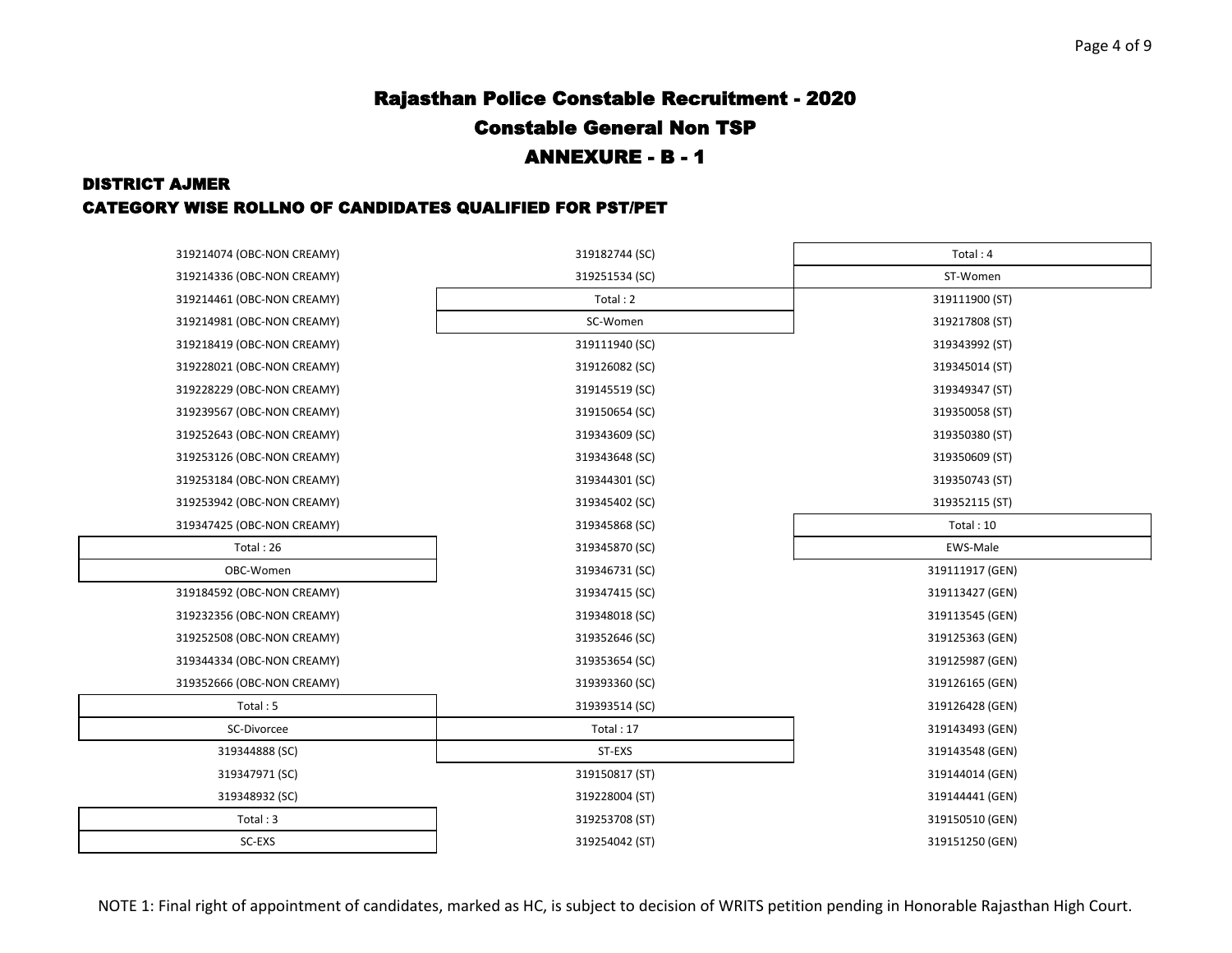### DISTRICT AJMER CATEGORY WISE ROLLNO OF CANDIDATES QUALIFIED FOR PST/PET

| 319169699 (GEN) | 319349649 (GEN)            | 319144770 (MBC NON-CREAMY) |
|-----------------|----------------------------|----------------------------|
| 319169853 (GEN) | 319350630 (GEN)            | 319145429 (OBC-NON CREAMY) |
| 319182135 (GEN) | 319352496 (GEN)            | 319169599 (GEN)            |
| 319182405 (GEN) | 319352513 (GEN)            | 319169677 (GEN)            |
| 319182650 (GEN) | 319352551 (GEN)            | 319169685 (GEN)            |
| 319183195 (GEN) | 319352758 (GEN)            | 319182044 (OBC-NON CREAMY) |
| 319183229 (GEN) | 319393430 (GEN)            | 319182142 (GEN)            |
| 319183294 (GEN) | Total: $47$                | 319182297 (GEN)            |
| 319183296 (GEN) | General-Male               | 319182360 (OBC-NON CREAMY) |
| 319214213 (GEN) | 319100002 (SC)             | 319182484 (OBC-NON CREAMY) |
| 319214943 (GEN) | 319113202 (MBC NON-CREAMY) | 319182535 (GEN)            |
| 319215021 (GEN) | 319113363 (GEN)            | 319182649 (GEN)            |
| 319215070 (GEN) | 319113753 (MBC NON-CREAMY) | 319182837 (GEN)            |
| 319218251 (GEN) | 319125327 (GEN)            | 319182854 (OBC-NON CREAMY) |
| 319231702 (GEN) | 319125481 (OBC-NON CREAMY) | 319182919 (OBC-NON CREAMY) |
| 319251099 (GEN) | 319125564 (GEN)            | 319183010 (OBC-NON CREAMY) |
| 319251129 (GEN) | 319125582 (OBC-NON CREAMY) | 319183072 (GEN)            |
| 319253046 (GEN) | 319125584 (GEN)            | 319183306 (SC)             |
| 319253118 (GEN) | 319125612 (OBC-NON CREAMY) | 319183592 (OBC-NON CREAMY) |
| 319253311 (GEN) | 319125858 (OBC-NON CREAMY) | 319183714 (OBC-NON CREAMY) |
| 319342601 (GEN) | 319143172 (SC)             | 319183843 (GEN)            |
| 319343352 (GEN) | 319143392 (OBC-NON CREAMY) | 319183913 (SC)             |
| 319346539 (GEN) | 319143497 (GEN)            | 319183935 (OBC-NON CREAMY) |
| 319346848 (GEN) | 319143686 (GEN)            | 319183966 (GEN)            |
| 319347241 (GEN) | 319143880 (GEN)            | 319183978 (OBC-NON CREAMY) |
| 319348426 (GEN) | 319143892 (OBC-NON CREAMY) | 319183984 (MBC NON-CREAMY) |
| 319348574 (GEN) | 319143933 (GEN)            | 319184084 (OBC-NON CREAMY) |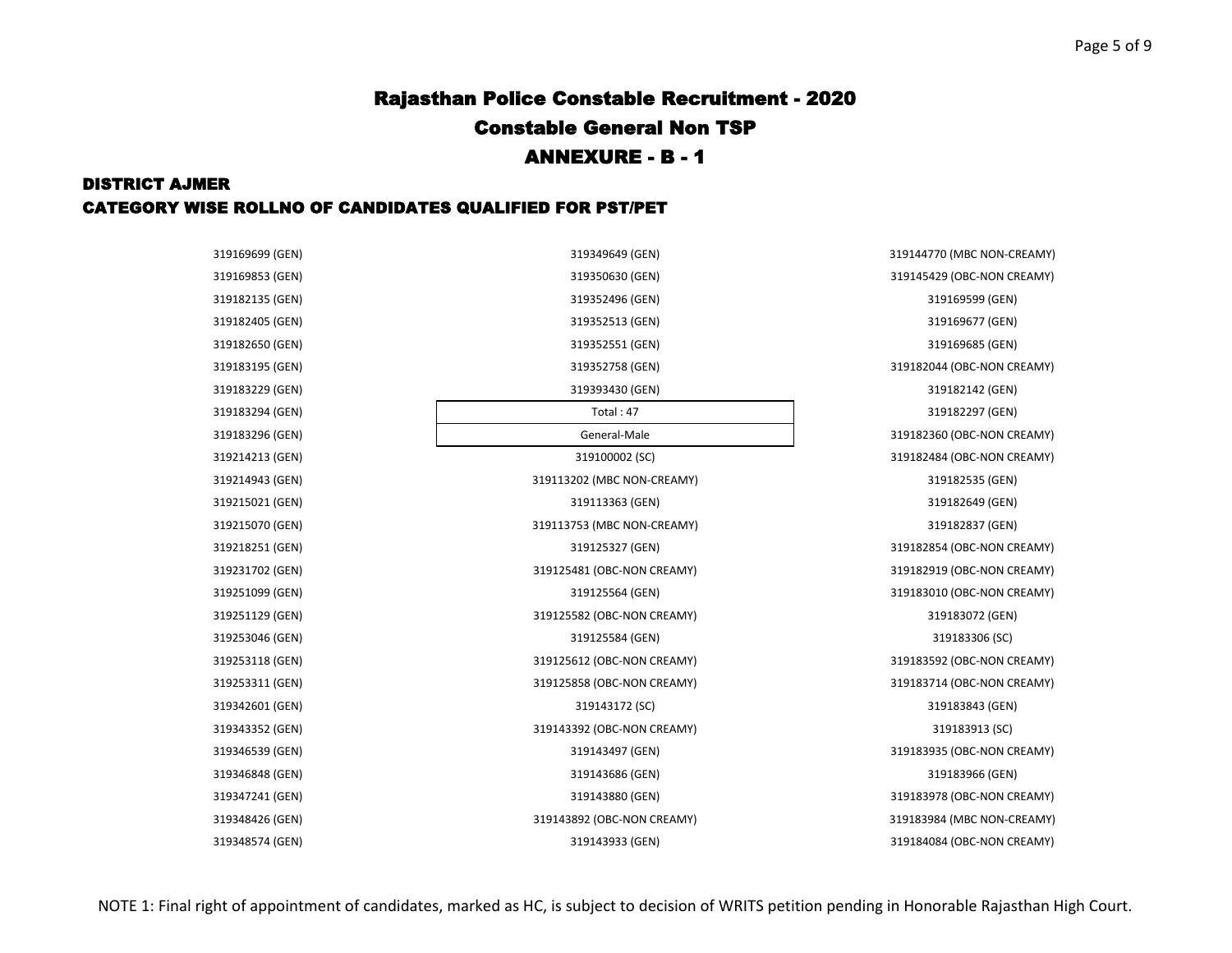### DISTRICT AJMER CATEGORY WISE ROLLNO OF CANDIDATES QUALIFIED FOR PST/PET

319184263 (GEN) 319342563 (GEN) 319345495 (OBC-NON CREAMY) 319227900 (GEN) 319343576 (OBC-NON CREAMY) 319346392 (OBC-NON CREAMY) 319239547 (GEN) 319344129 (GEN) 319346897 (MBC NON-CREAMY) 319250710 (SC) 319344276 (MBC NON-CREAMY) 319347068 (OBC-NON CREAMY) 319251172 (GEN) 319344783 (GEN) 319347414 (MBC NON-CREAMY)

319184354 (GEN) 319343221 (GEN) 319345783 (GEN) 319215364 (GEN) 319343559 (GEN) 319345951 (GEN) 319239409 (GEN) 319343982 (OBC-NON CREAMY) 319346868 (GEN) 319250656 (GEN) 319344253 (MBC NON-CREAMY) 319346979 (GEN) 319250764 (GEN) 319344529 (OBC-NON CREAMY) 319347175 (GEN) 319251056 (GEN) 319344748 (GEN) 319347337 (GEN) 319251394 (GEN) 319344814 (OBC-NON CREAMY) 319347546 (GEN) 319253036 (GEN) 319344885 (OBC-NON CREAMY) 319347549 (GEN) 319253533 (GEN) 319345052 (GEN) 319347893 (GEN) 319253677 (SC) 319345227 (OBC-NON CREAMY) 319347993 (GEN) 319342545 (GEN) 319345353 (GEN) 319348344 (GEN) 319342553 (OBC-NON CREAMY) 319345478 (GEN) 319348603 (GEN)

319184339 (OBC-NON CREAMY) 319342635 (GEN) 319345543 (GEN) 319214810 (OBC-NON CREAMY) 319343373 (SC) 319345791 (OBC-NON CREAMY) 319214991 (OBC-NON CREAMY) 319343416 (GEN) 319345908 (MBC NON-CREAMY) 319231777 (OBC-NON CREAMY) 319343679 (OBC-NON CREAMY) 319346784 (OBC-NON CREAMY) 319232256 (OBC-NON CREAMY) 319343723 (GEN) 319346816 (GEN) 319250709 (OBC-NON CREAMY) 319344258 (GEN) 319347063 (OBC-NON CREAMY) 319250753 (OBC-NON CREAMY) 319344519 (GEN) 319347071 (GEN) 319250979 (OBC-NON CREAMY) 319344719 (OBC-NON CREAMY) 319347331 (GEN) 319253267 (MBC NON-CREAMY) 319344925 (OBC-NON CREAMY) 319347617 (GEN) 319342489 (OBC-NON CREAMY) 319345348 (OBC-NON CREAMY) 319348016 (OBC-NON CREAMY)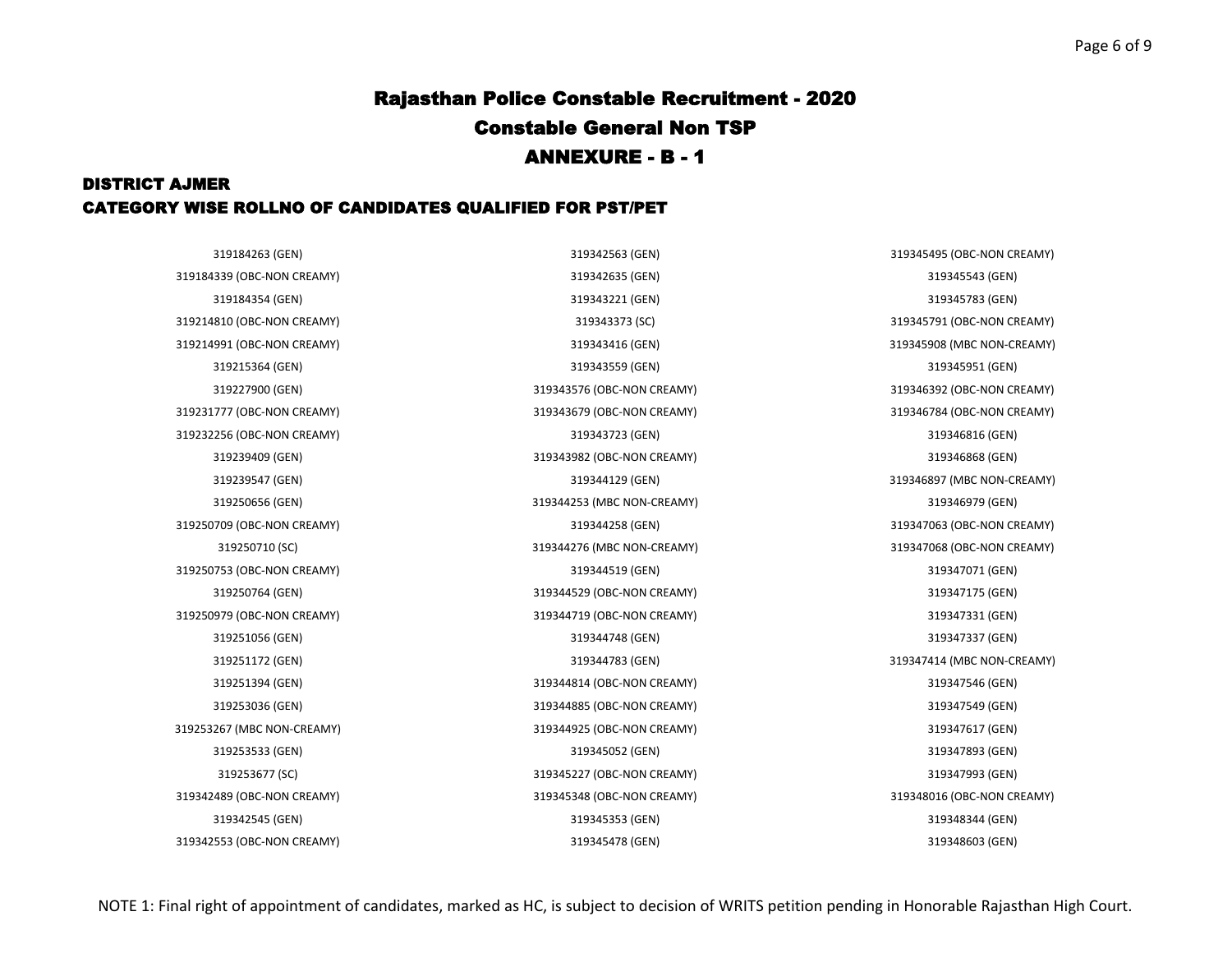### DISTRICT AJMER CATEGORY WISE ROLLNO OF CANDIDATES QUALIFIED FOR PST/PET

| 319348645 (OBC-NON CREAMY) | 319345362 (MBC NON-CREAMY) | 319182087 (SC) |
|----------------------------|----------------------------|----------------|
| 319348851 (OBC-NON CREAMY) | 319346142 (MBC NON-CREAMY) | 319182466 (SC) |
| 319348853 (OBC-NON CREAMY) | 319346363 (MBC NON-CREAMY) | 319182783 (SC) |
| 319348869 (OBC-NON CREAMY) | 319347179 (MBC NON-CREAMY) | 319183332 (SC) |
| 319349093 (MBC NON-CREAMY) | 319347849 (MBC NON-CREAMY) | 319183338 (SC) |
| 319349106 (OBC-NON CREAMY) | 319348086 (MBC NON-CREAMY) | 319183684 (SC) |
| 319349619 (GEN)            | 319349705 (MBC NON-CREAMY) | 319183701 (SC) |
| 319350931 (MBC NON-CREAMY) | 319350041 (MBC NON-CREAMY) | 319183812 (SC) |
| 319352148 (GEN)            | 319352267 (MBC NON-CREAMY) | 319183835 (SC) |
| 319352149 (MBC NON-CREAMY) | Total: 16                  | 319184216 (SC) |
| 319352288 (GEN)            | OBC-Male                   | 319184218 (SC) |
| 319352313 (MBC NON-CREAMY) | 319343877 (OBC-NON CREAMY) | 319184499 (SC) |
| 319352342 (GEN)            | 319344086 (MBC NON-CREAMY) | 319214997 (SC) |
| 319352688 (OBC-NON CREAMY) | 319346804 (MBC NON-CREAMY) | 319217573 (SC) |
| 319352972 (GEN)            | 319347289 (OBC-NON CREAMY) | 319218060 (SC) |
| 319353917 (GEN)            | Total: 4                   | 319232524 (SC) |
| 319354239 (OBC-NON CREAMY) | SC-Male                    | 319239493 (SC) |
| 319354441 (MBC NON-CREAMY) | 319111749 (SC)             | 319250751 (SC) |
| <b>Total: 144</b>          | 319113224 (SC)             | 319251215 (SC) |
| MBC-Male                   | 319126014 (SC)             | 319251715 (SC) |
| 319144782 (MBC NON-CREAMY) | 319143632 (SC)             | 319252371 (SC) |
| 319183998 (MBC NON-CREAMY) | 319143904 (SC)             | 319252373 (SC) |
| 319239520 (MBC NON-CREAMY) | 319145186 (SC)             | 319253047 (SC) |
| 319252783 (MBC NON-CREAMY) | 319150406 (SC)             | 319253246 (SC) |
| 319343229 (MBC NON-CREAMY) | 319150814 (SC)             | 319253343 (SC) |
| 319344826 (MBC NON-CREAMY) | 319150890 (SC)             | 319253454 (SC) |
| 319345231 (MBC NON-CREAMY) | 319170161 (SC)             | 319253836 (SC) |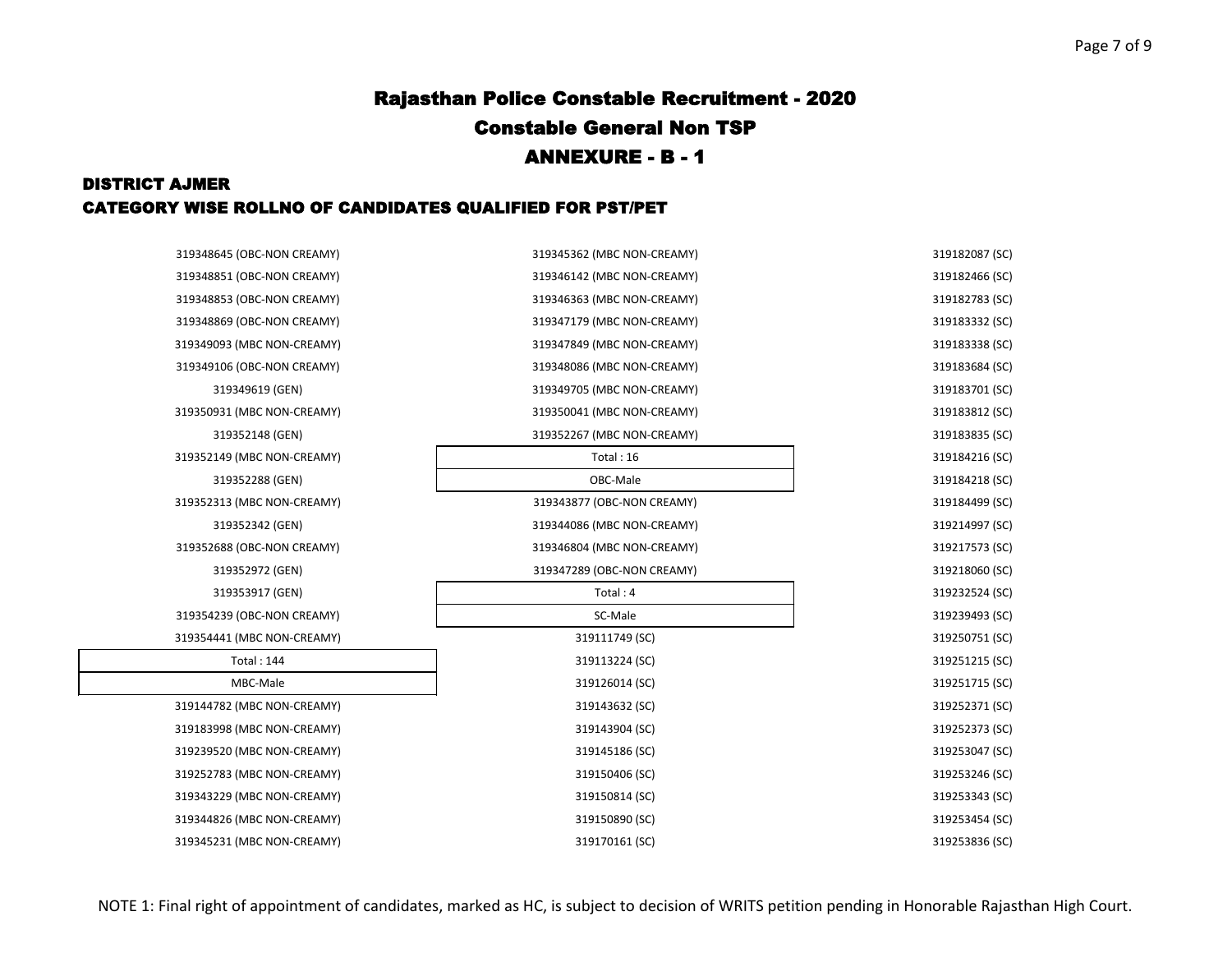#### Page 8 of 9

# Rajasthan Police Constable Recruitment - 2020 Constable General Non TSP ANNEXURE - B - 1

#### DISTRICT AJMER

#### CATEGORY WISE ROLLNO OF CANDIDATES QUALIFIED FOR PST/PET

| 319343223 (SC) | 319349817 (SC) | 319239756 (ST) |
|----------------|----------------|----------------|
| 319343459 (SC) | 319349867 (SC) | 319239769 (ST) |
| 319343742 (SC) | 319351893 (SC) | 319252912 (ST) |
| 319344271 (SC) | 319351927 (SC) | 319253721 (ST) |
| 319344457 (SC) | 319351928 (SC) | 319342502 (ST) |
| 319344516 (SC) | 319352317 (SC) | 319346798 (ST) |
| 319344612 (SC) | 319352865 (SC) | 319346849 (ST) |
| 319344618 (SC) | 319353981 (SC) | 319347447 (ST) |
| 319344822 (SC) | 319354519 (SC) | 319347595 (ST) |
| 319345146 (SC) | Total: 73      | 319348043 (ST) |
| 319345248 (SC) | ST-Male        | 319349862 (ST) |
| 319345270 (SC) | 319111766 (ST) | 319350070 (ST) |
| 319345510 (SC) | 319125784 (ST) | 319350124 (ST) |
| 319346320 (SC) | 319125855 (ST) | 319350186 (ST) |
| 319346339 (SC) | 319126179 (ST) | 319350456 (ST) |
| 319346365 (SC) | 319126209 (ST) | 319350467 (ST) |
| 319346468 (SC) | 319128435 (ST) | 319350561 (ST) |
| 319346610 (SC) | 319143285 (ST) | 319350951 (ST) |
| 319346822 (SC) | 319143957 (ST) | 319351052 (ST) |
| 319346986 (SC) | 319144701 (ST) | 319351903 (ST) |
| 319347326 (SC) | 319145528 (ST) | 319351930 (ST) |
| 319347645 (SC) | 319183451 (ST) | 319352481 (ST) |
| 319348145 (SC) | 319218161 (ST) | 319353834 (ST) |
| 319348235 (SC) | 319218287 (ST) | 319354071 (ST) |
| 319348845 (SC) | 319218449 (ST) | 319354435 (ST) |
| 319349437 (SC) | 319218575 (ST) | 319354457 (ST) |
| 319349449 (SC) | 319239592 (ST) | 319354539 (ST) |